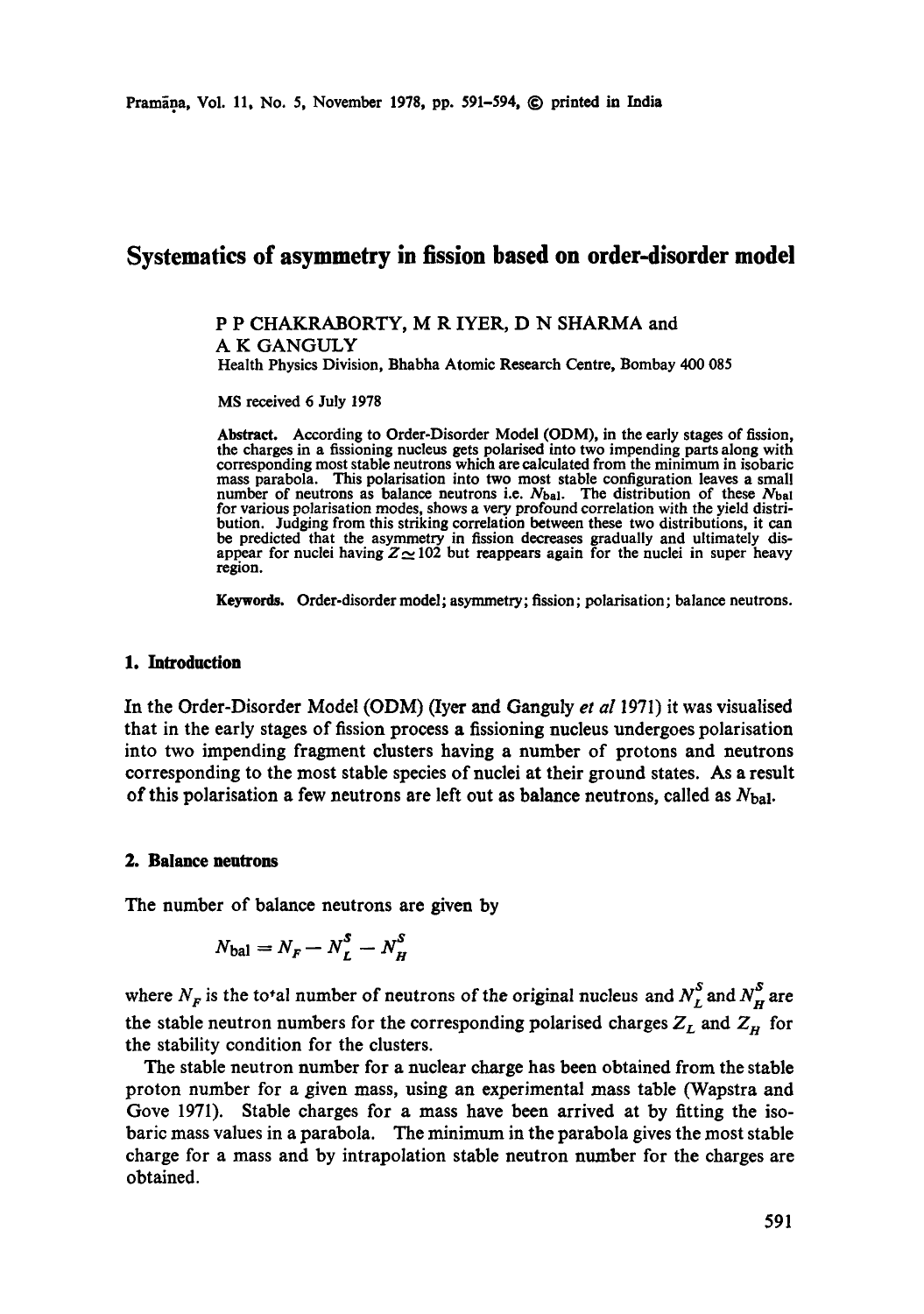## 592 *P P Chakraborty et al*

### **3. Systematies of Nbal**

The parameter  $N_{\text{bal}}$  has been found to have a significant correlation with yield distribution, namely higher value of  $N_{bal}$  for symmetric low yield region and lower value for the higher asymmetric yield region. The parameter  $1/N_{bal}$  as a function of Z for a number of fissioning nuclei are shown in figure 1. These distributions show all characteristic features of low energy fission, namely asymmetry in actinide region, decrease of asymmetry with increasing mass/charge of the fissile nuclei and bunching of the higher Z-peak. For higher mass nuclei whose symmetric charge falls in the region of  $Z=52$ , the asymmetry is found to disappear to a large extent as in case of <sup>260</sup>Ku. Empirically it is also observed that the yield value of the fragment distribution can be approximately related as yield  $(Z) \simeq (1/N_{\text{bal}})^P$ , where  $P \ge 1$ .

#### **4. Conclusions**

In figure 2 the stable neutron numbers as a function of nuclear charge are shown. Distribution of these stable neutron numbers shows departure from straight line at shell-edges. The  $1/N_{bal}$  distributions in three typical cases in different shell regions are shown in the insets. The stable neutron numbers for the charges without taking



Figure 1. Distribution of  $1/N_{\text{bal}}$  vs Z for the charge polarisation in  $^{288}U$ ,  $^{240}Pu$ ,  $^{282}Cf$ ,  $^{256}Fm$  and  $^{280}Ku$ .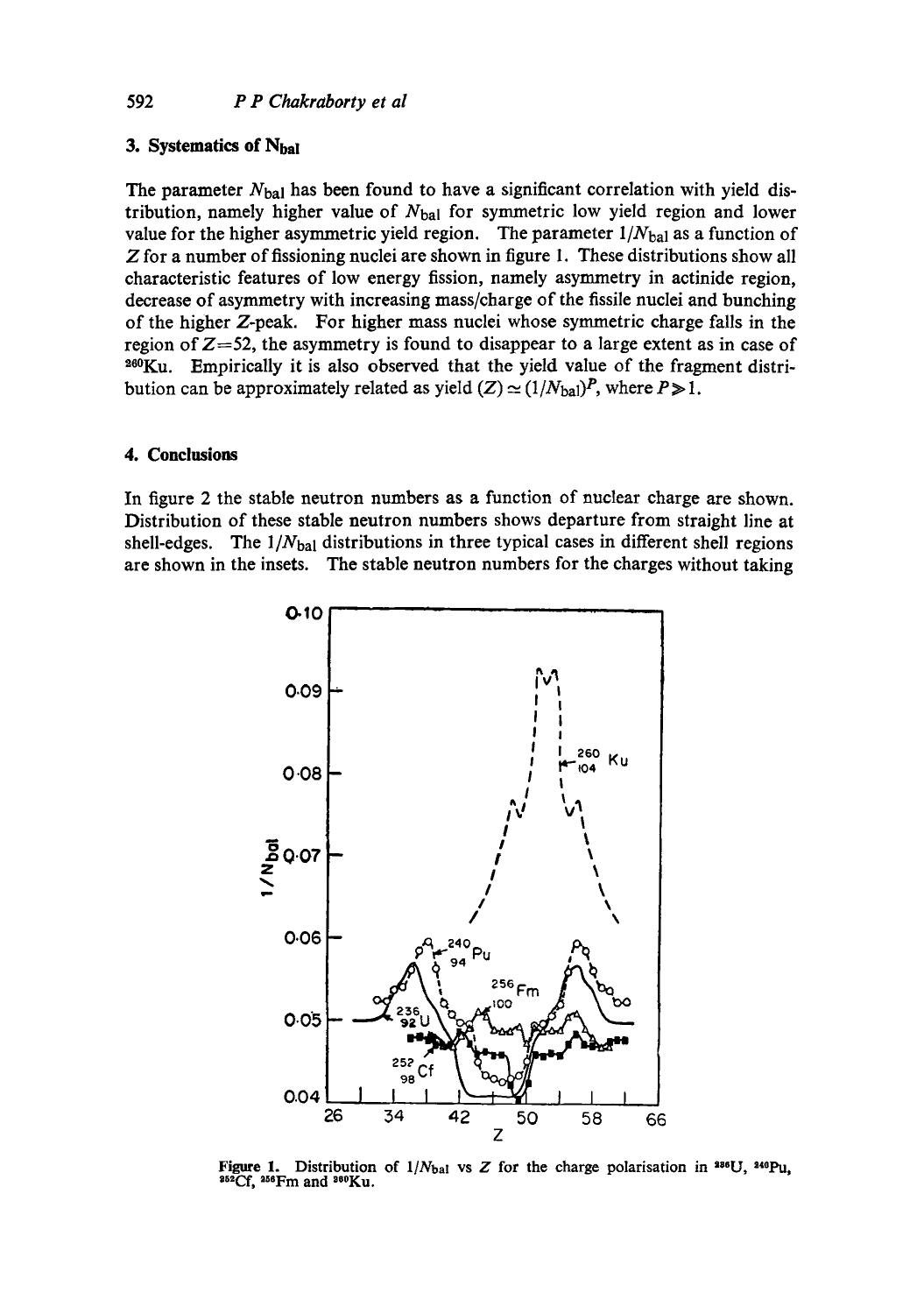

Figure 2. Stable neutron number vs Z derived from Wapstra's mass table. The solid line in the main figure represents the stable neutron number vs Z without any shell effects.  $1/N_{\text{bal}}$  distribution for <sup>336</sup>U,  $_{108}^{374}$ X and  $_{154}^{314}$ Y are given in the insets. The dashed line in the inset for  $336$ U represents the  $1/N_{bal}$  values obtained using the solid line in the main figure.

into account the shell effects would have been as indicated by the straight line.  $N_{\text{bal}}$ obtained from this line always gives a constant value (see in the inset for  $236$ U) and thus observed asymmetry in the  $1/N_{bal}$  distribution disappears. The asymmetry in fission being due to shell effects can also be reconciled in the ODM approach, without making any explicit assumption for preferential formation of closed shell species. The possible shell effects in ODM approach are reflected in a natural manner through the stable neutron numbers for the charges.

The concept of charge polarisation with stable neutron number seems to point to some profound consequences. In figure 2,  $1/N_{bal}$  distribution for <sup>236</sup>U and two other hypothetical nuclei  $_{108}^{374}X$  and  $_{124}^{314}Y$  are given and their symmetric charges lie near the mid points of the three neutron and proton shell regions. When one moves from the symmetric charge at the first shell region to the second  $(Z > 50)$  the asymmetry in  $1/N_{\text{bal}}$  distribution almost disappears as shown for  $_{108}^{274}$ X. With further increase of symmetric charge which lie in the 3rd mid-shell region  $(Z > 56)$ , the asymmetry in  $1/N_{\text{bal}}$  distribution reappears as shown in the inset for  $_{144}^{314}$ Y. Judging from this